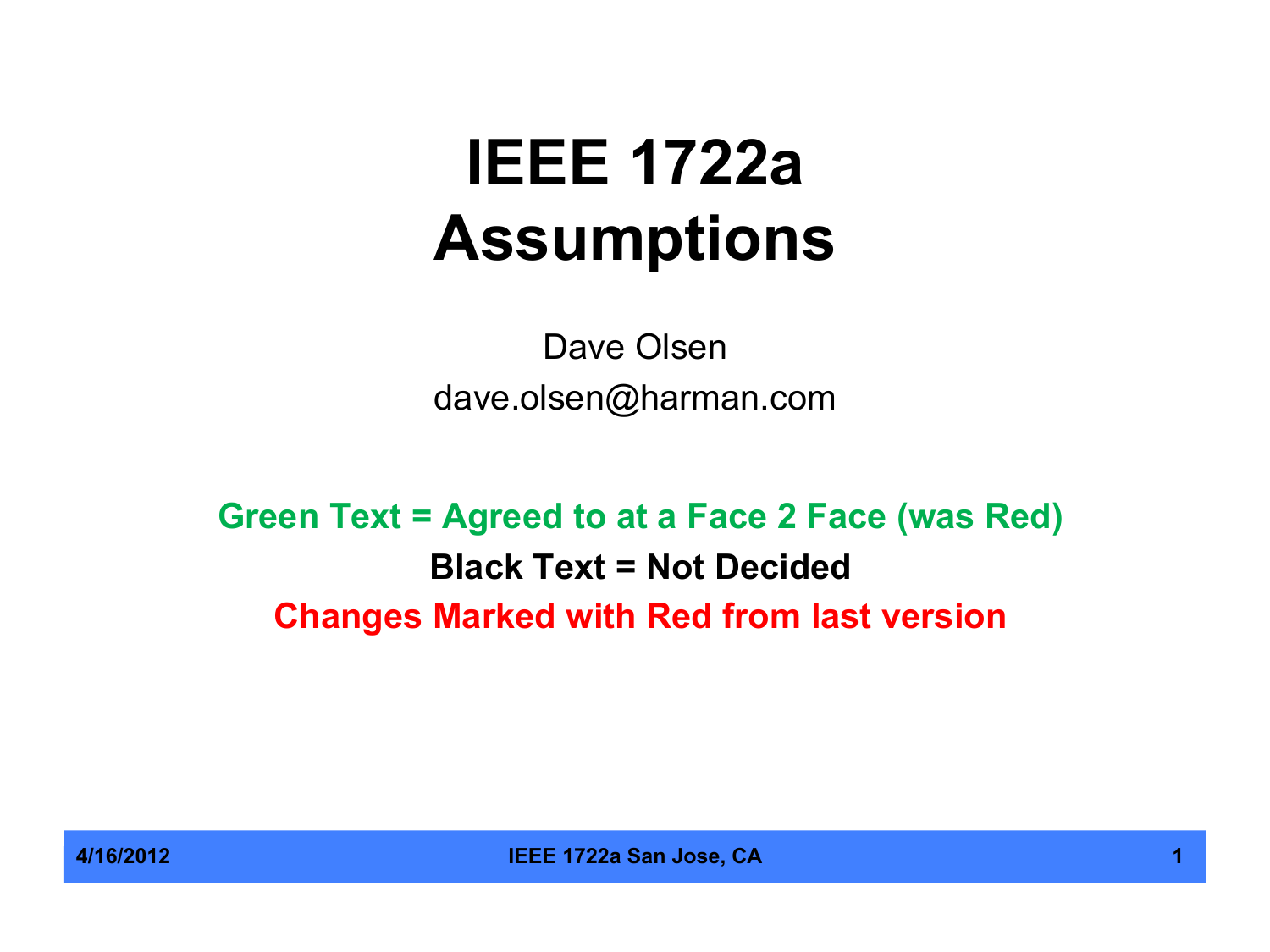# **Subtype Assignment**

#### • New subtypes

- 0x02 AVTP Audio Format
- 0x03 AVTP Video Format
- 0x04 Control Streams (Automotive/TSCS)
- 0x7a AVDECC Discovery
- 0x7b AVDECC Enumeration and Control
- 0x7c AVDECC Connection Management
- 0x7d Media Clock Streams
	- Incorporate SMPTE Timecode as part of MCS
- Divide the subtype table between C and D to clarify that these are different subtype domains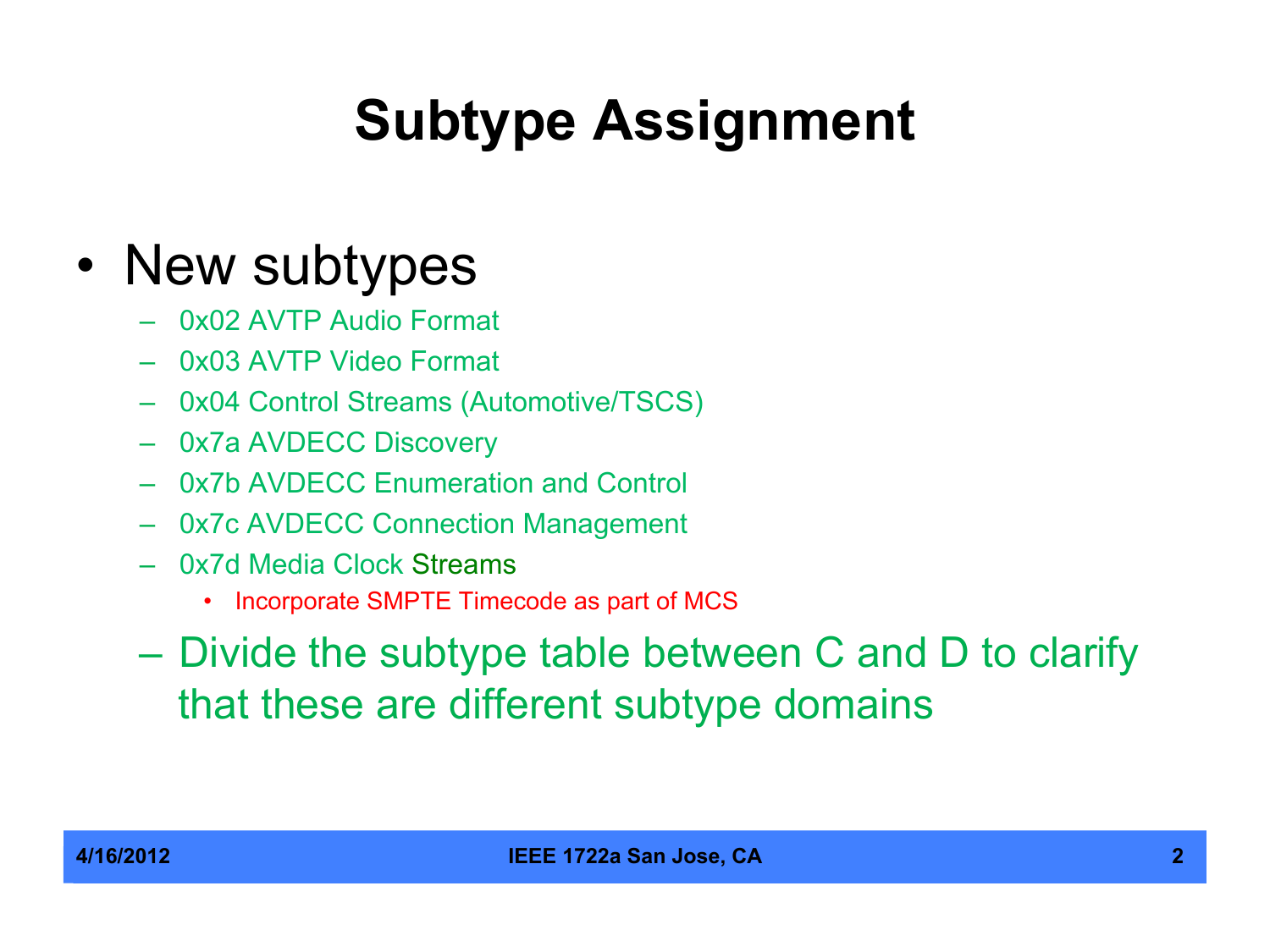#### **Mac Address Assignment**

- MCN needs MAC address (91:E0:F0:00:FF:01) – MCN has been deprecated and this is no longer needed
- 1722.1 has requested a block of 16k MAC addresses to by assigned by 1722a from the 1722 OUI (91:E0:F0:01:00:00 – 91:E0:F0:01:FF:FF)
	- Add a new global OUI usage table
		- Put in Annex D and shift all other Annexes
		- Include MAAP range
			- Include a reference in MAAP pointing to Annex D
		- Include 1722.1 range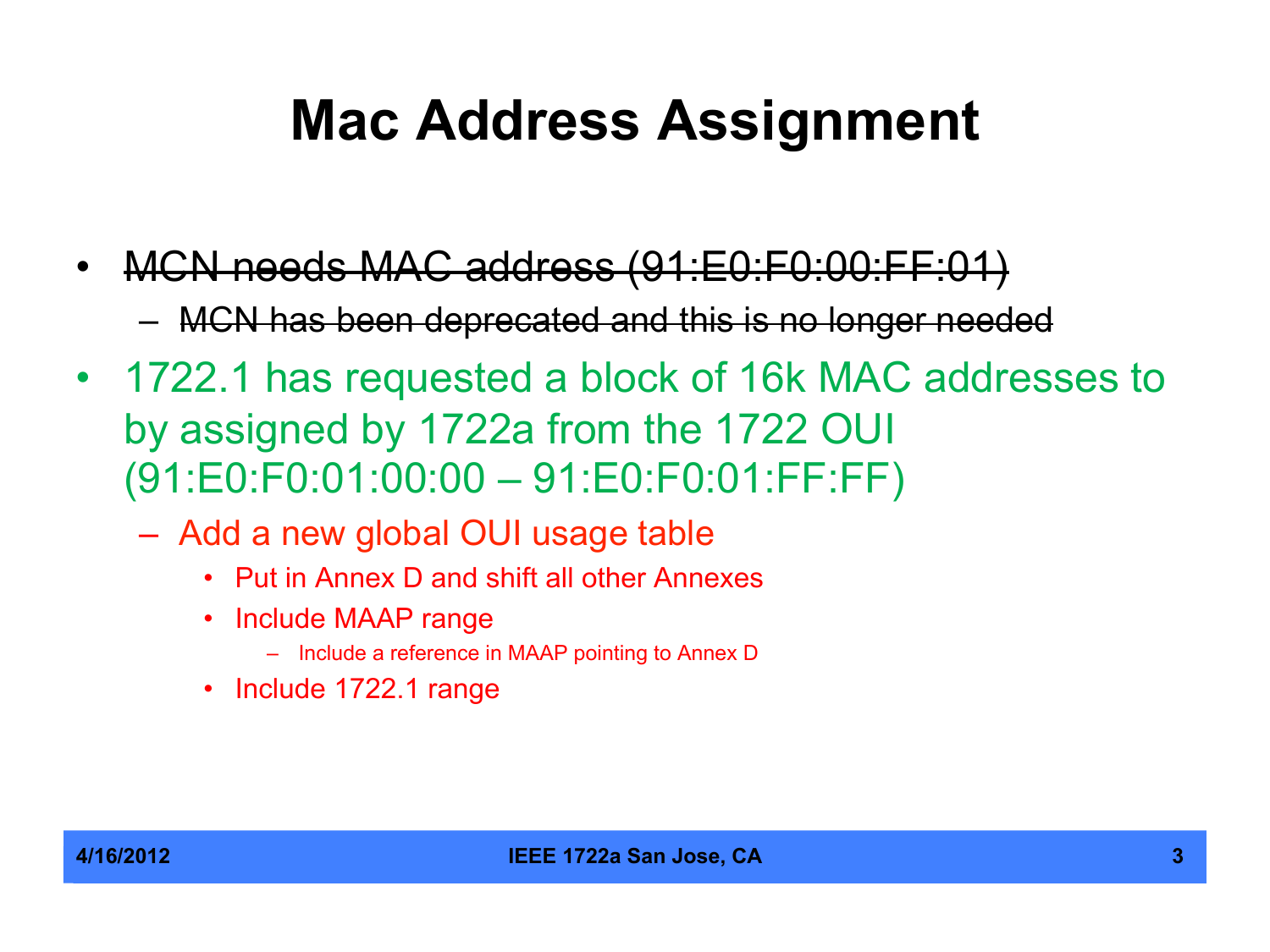## **Changes to current standard**

- Redefine gateway info to only be valid for 61883 formats
- Gateway info field to be replaced by a protocol specific field that can be used in new protocols
- GV bit to also be redefined to be available for use in new protocol types or reserved where not used
- Update reference to 802.1AS-2011 (done)
- Update reference to 802.1Qav (done, by updating to Q-2011)
- Update reference to 802.1Q-2011 (done)
- Update other references???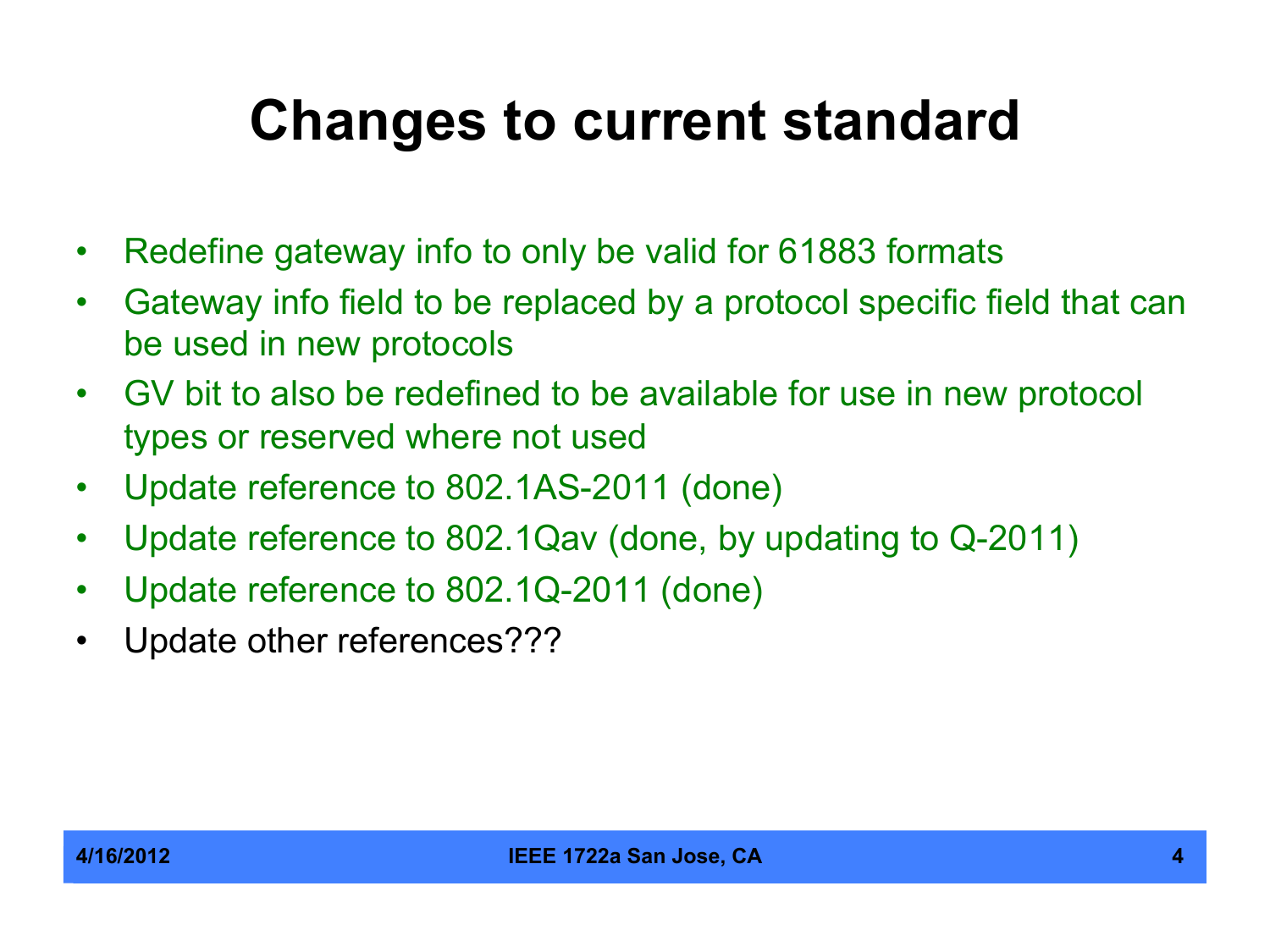#### **Doc errors in current standard**

- Page 16 "Max gPTP ) Skew Time" -> "Max gPTP Skew Time)" (done)
- Figure 5.4 "Timing Uncertainty" misunderstanding
	- The "AVTP max timing uncertainty" is an unfortunate name. Really it should have been called "max sample delivery time" or some such … it's supposed to be the worst case time between taking the sample and delivering it to the 1722 ingress time reference plane. THIS NEEDS TO BE CONSTANT … so "uncertainty" was a really poor term … it just meant "we don't know how to standardize this". Note the phrase "It is the Talker's responsibility to know the Timing Uncertainty of its own design …"; that's an indication of requirement for certainty in the "Timing Uncertainty". (Don, Ashley and Girault)
- Support for alternate SYT intervals for 61883-6 support for SR Classes other than SR Class A
- 5.4.11 "protocol subtype" should be "subtype field"
- Review usage of SRP Stream ID,
- Review possible use of other time source (ie. Not 802.1AS)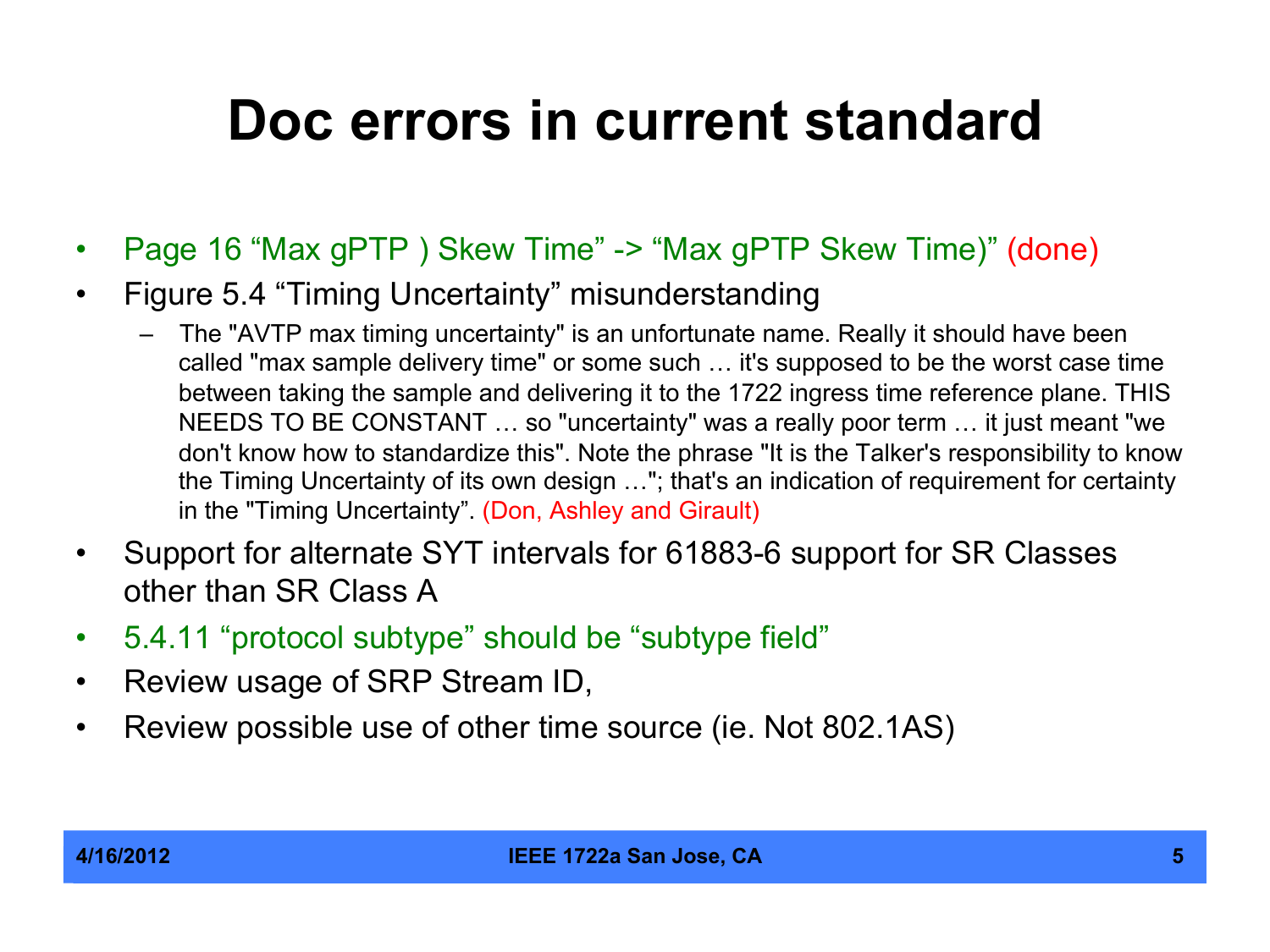# **AVTP Audio Format**

- Support PCM audio
	- Support more channels
	- Simpler data parsing
- Event Markers
- Encryption will be indicated by the new Version 1 security header
- Support for multiple Observation Intervals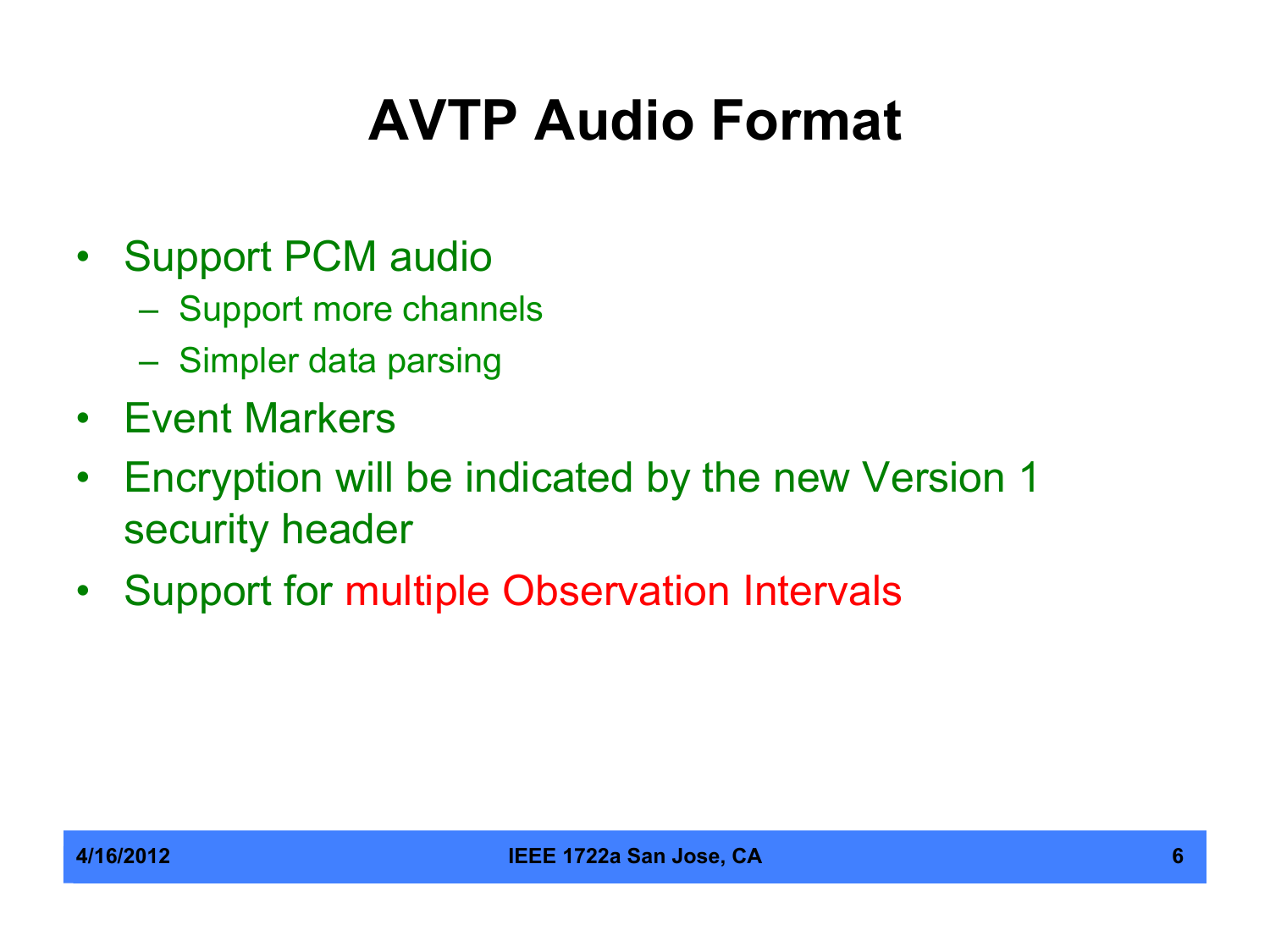# **AVTP Audio Format LPCM Format**

- Timestamp in every packet
	- Always the presentation time of the first sample
	- Need proposal to use less timestamps (Don)
- Supported formats
	- 32 bit float (IEEE 754) Do we need a reference added for IEEE 754?
	- 32 bit integer
	- 24 bit integer, packed
	- 16 bit integer, packed
	- Interleaved only for all formats
- All packets in a single stream are the same size (i.e. Each frame contains the same number of samples)
	- All frames including the final stream frame must contain valid sample data
	- Any extra sample data that does not fill up a complete frame should be dropped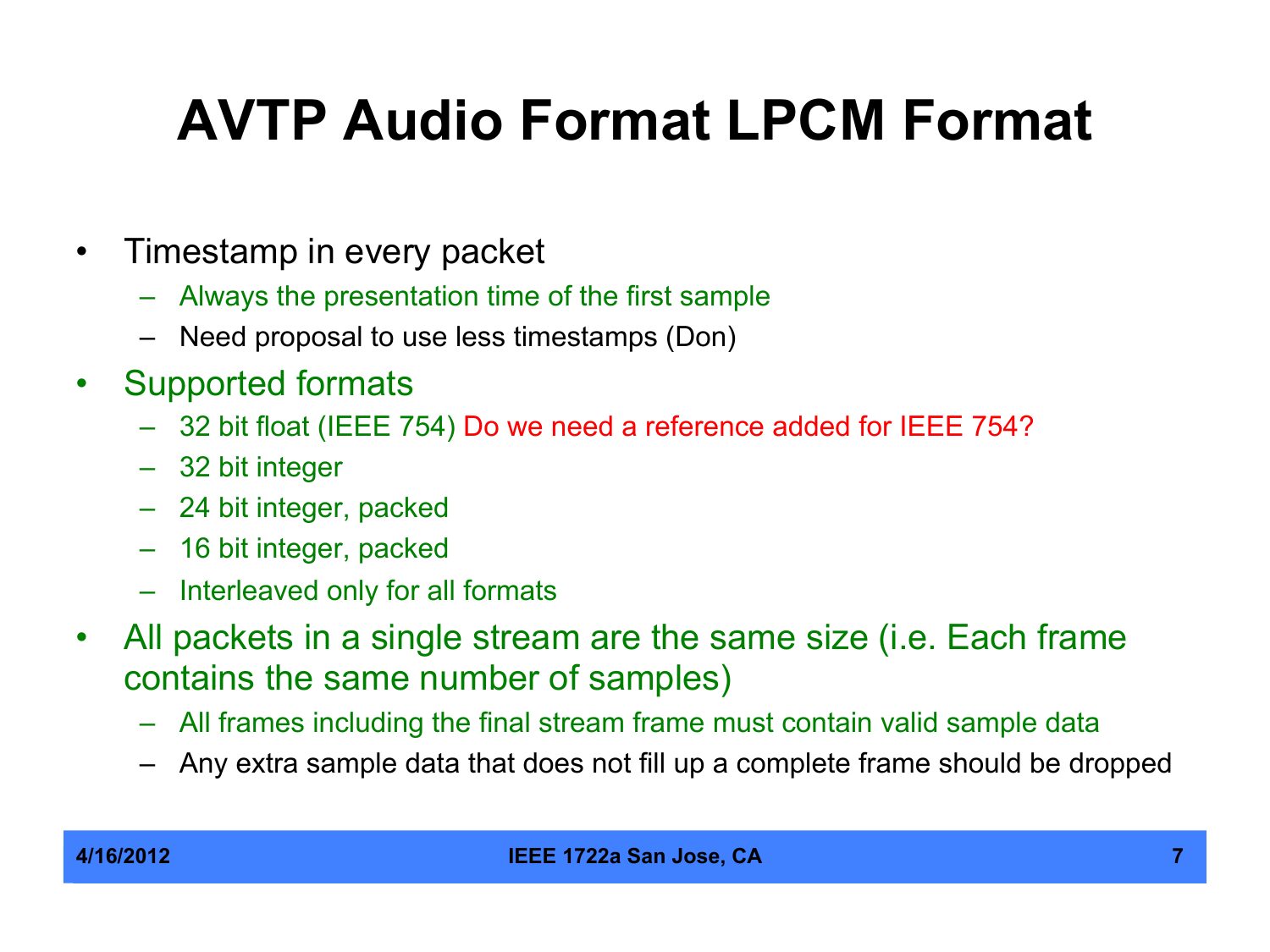# **AVTP Video**

- Support new native AVTP formats
	- Pro Video Formats for transporting SDI formatted video
	- Support RAW sensor data (no one is claiming a desire for this, will be dropped if no further interest)
		- IIDC formats currently support this functionality.
- Support RTP Payload formats
	- Support MJPEG (RFC 2435)
	- Support MJPEG2000 (RFC 5372)
	- Support H.264 (RFC 6184)
	- Discussed support for SMPTE 2022-6 (do not intend to support this currently)
- Event Markers
	- Proposal to increase the number to 4
	- Possible use of Marker bit to indicate SOF/EOF in RTP and other formats
	- Possible use of Marker bits to indicate SOF and switching points (non normative)
- Encryption is part of Version 1 Header
- HDCP is available for use in PES with no further work in 1722a
	- Add informative Annex to describe this

#### **4/16/2012 IEEE 1722a San Jose, CA 8**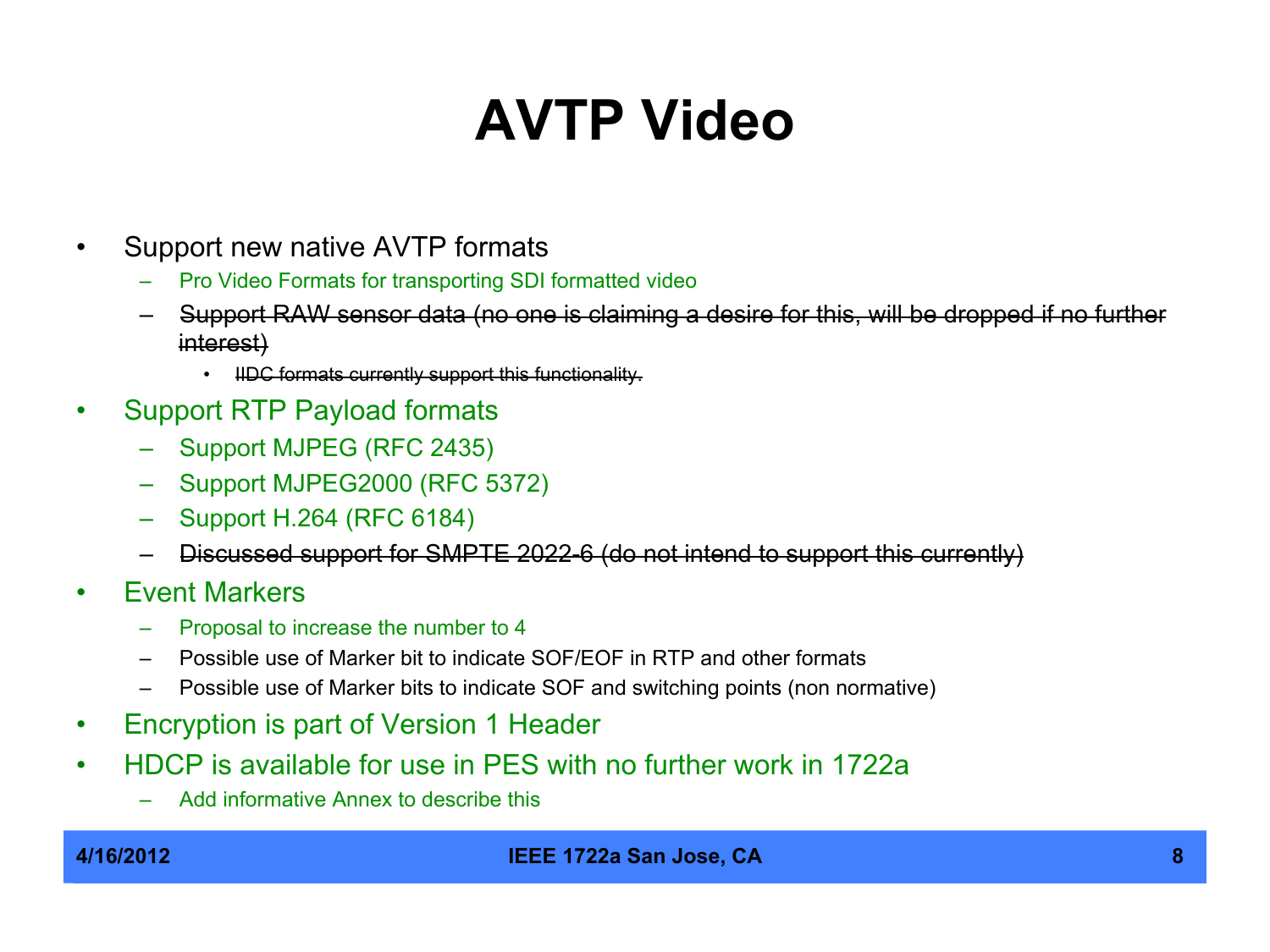### **Media Clock Negotiation**

- Media clock management is proposed to change to new method
- Frequency multipliers to match 1722.1
	- 1.001, 1/1.001, 24/25, 25/24
- Clock Quality field(s) to be added between priority1 and priority2
	- Media Clock variance should be determined by PTPDEV (16 bit field)
	- gptp\_clock\_period field related to gPTP interval typically 8ns or 40ns (8 bit field)
- Required Crystal GUID to be added for informational purposes to MCN Advertise packet
- MCN has been removed from 1722a has been replaced by MCS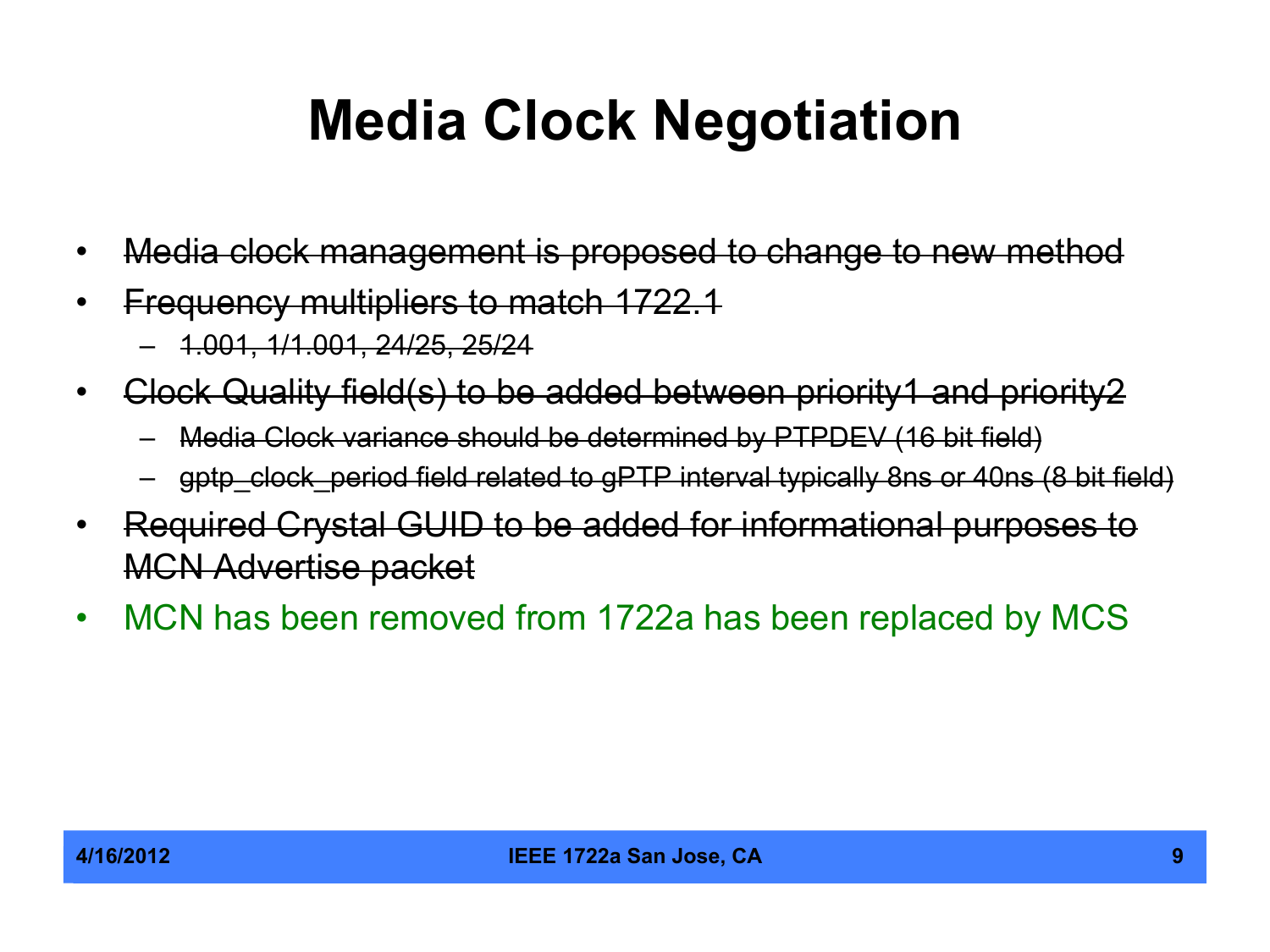#### **Media Clock Stream**

- Need to define an optimized media clock stream frame format
	- Reduced network bandwidth required for MCS
	- Tolerant of dropped frames
- Common format for Audio and Video if technically feasible
- Audio clocks based on sample clock
- Video clocks based on
	- Frame clock
	- Line clock
	- No Pixel clock
	- Look at correlation of frame and line clock
		- Use of Marker bits
- Study alignment of Audio and Video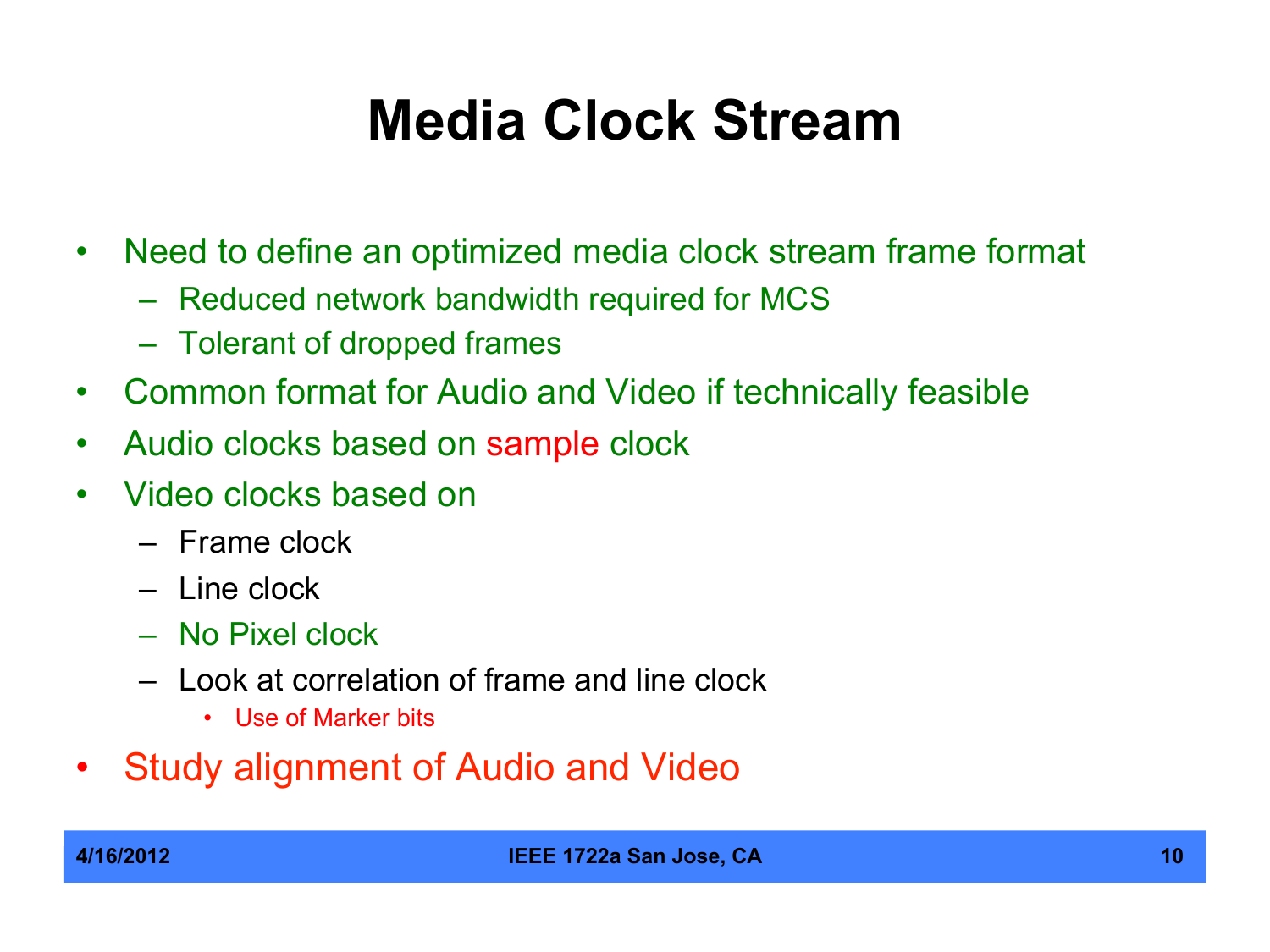#### **Media Clock Stream**

- Create abstract model for MCS that includes following items (Rob)
- Presentation Time must land on the media clock grid (within tolerance TBD)
- Receive stream presentation times must be on the intended clock grid by no more than  $+/-1/3$ clock period
	- We need some examples for how to get a stream to land on the grid by calculating appropriate presentation times
	- AES requires +/- 5% TX, +/- 25% RX
	- We may want to tighten this up in the future
- SMPTE time code support
- 8 bit labels
	- Audio
	- Frame sync
	- Line sync
	- SMPTE
	- Sample Number
- 56 bit timestamps
- MCS streams should be SRP reserved streams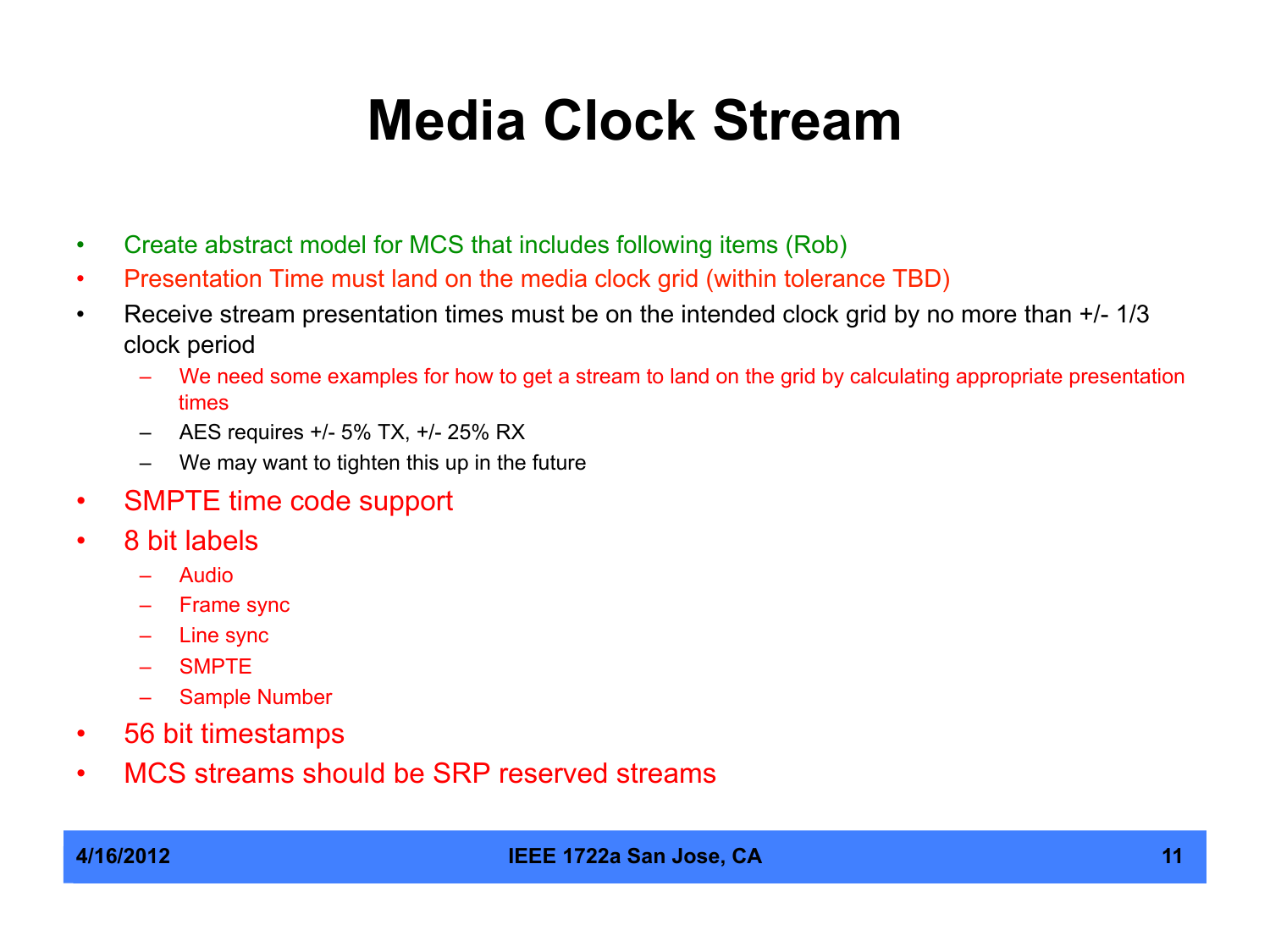## **Media Clock Stream**

- New possible names for MCS
	- Global Clock Streams
	- Clock Reference Streams
	- Working Clock Streams
- Need presentation on what happens on MCS failure and when to freewheel/fail or switch
- Do we want to address fail over streams? (There is concern that this is unsolvable)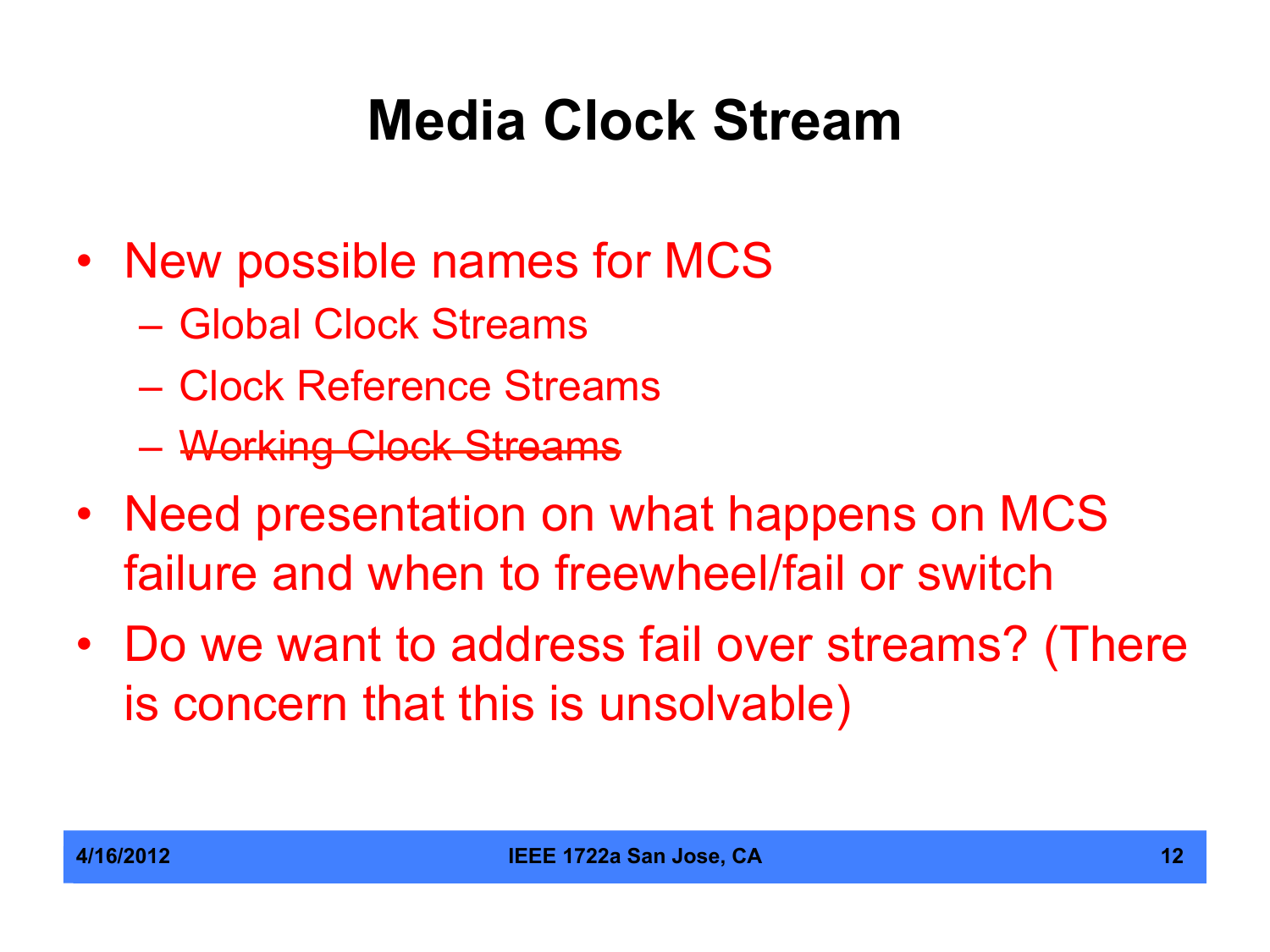## **Real Time Format Change (the HDMI problem)**

- Include markers to indicate change
	- Prechange indication??
	- Format identifier??
	- Formats are prenegotiated
	- One bit could set to indicate a change is coming and then reset to indicate the change is here
- Required in AVTP audio/video formats
- Add bits to 61883 base formats
- Could this be used by the 802.1 multitalker problem??
- This feature relies on HDCP and so we should put this on hold until we solve the HDCP Problem
- HDMI content must be HDCP protected and therefore must be carried in a MPEG2-TS so this problem does not exist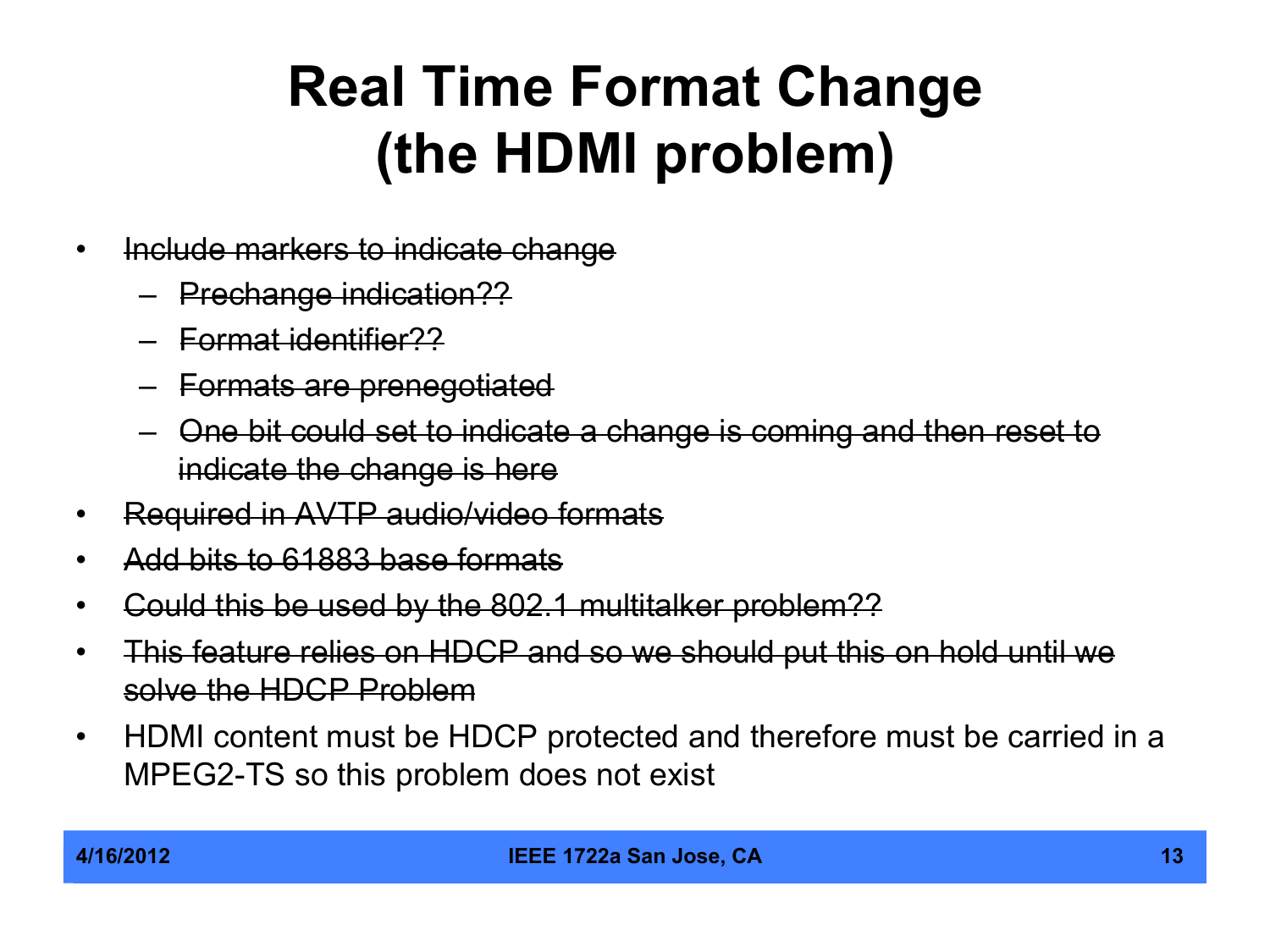## **Diagnostics**

- Diagnostic Counter to be included with 1722a
	- List included in current draft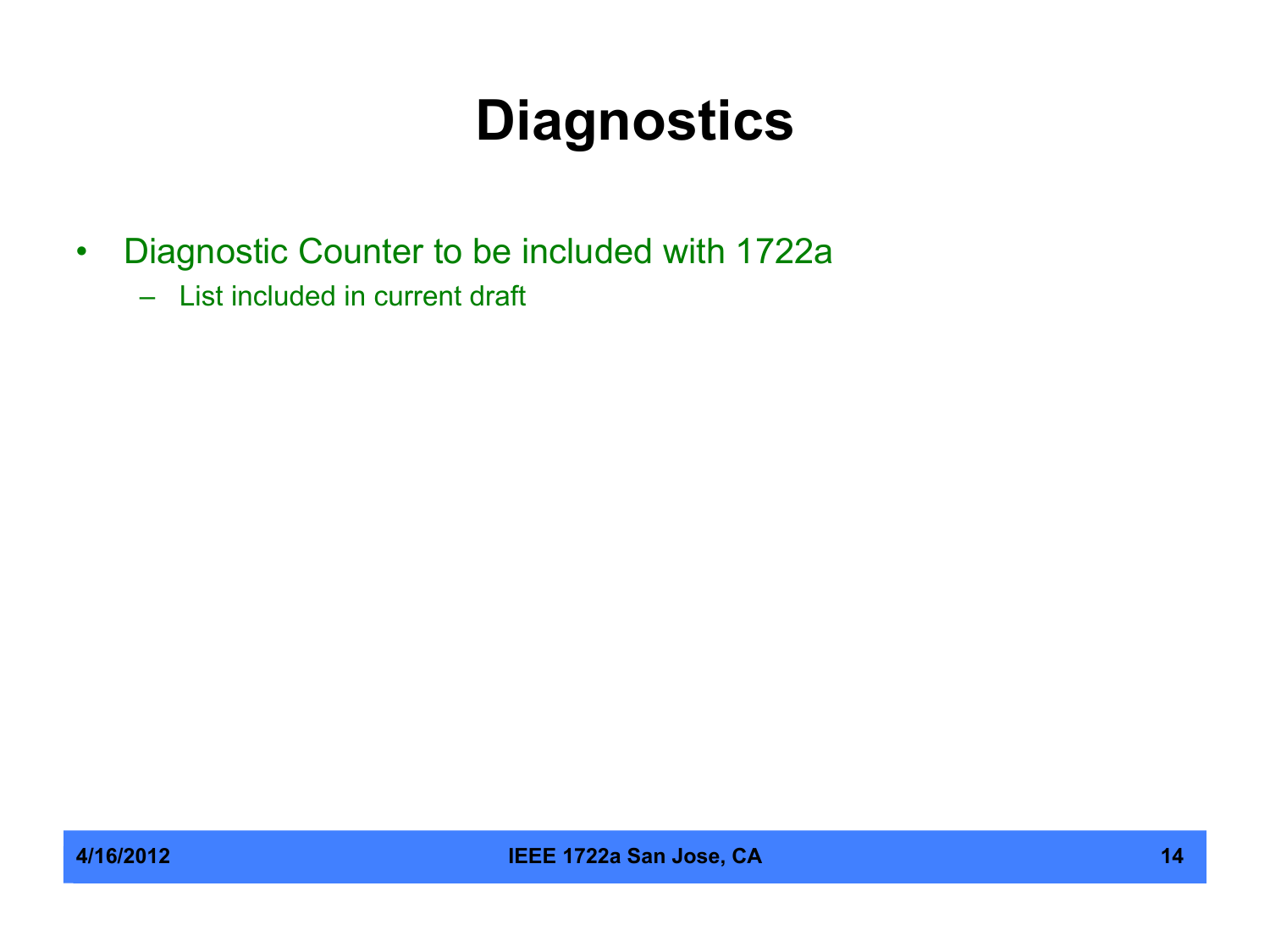# **1722/1722a PICS**

- 1722/1722a only (no PICS will be derived from IEC 61883 specific standards)
- Need PICS for AVTP audio/video
- Need PICS for AVTP Control Streams
- Need PICS for MCS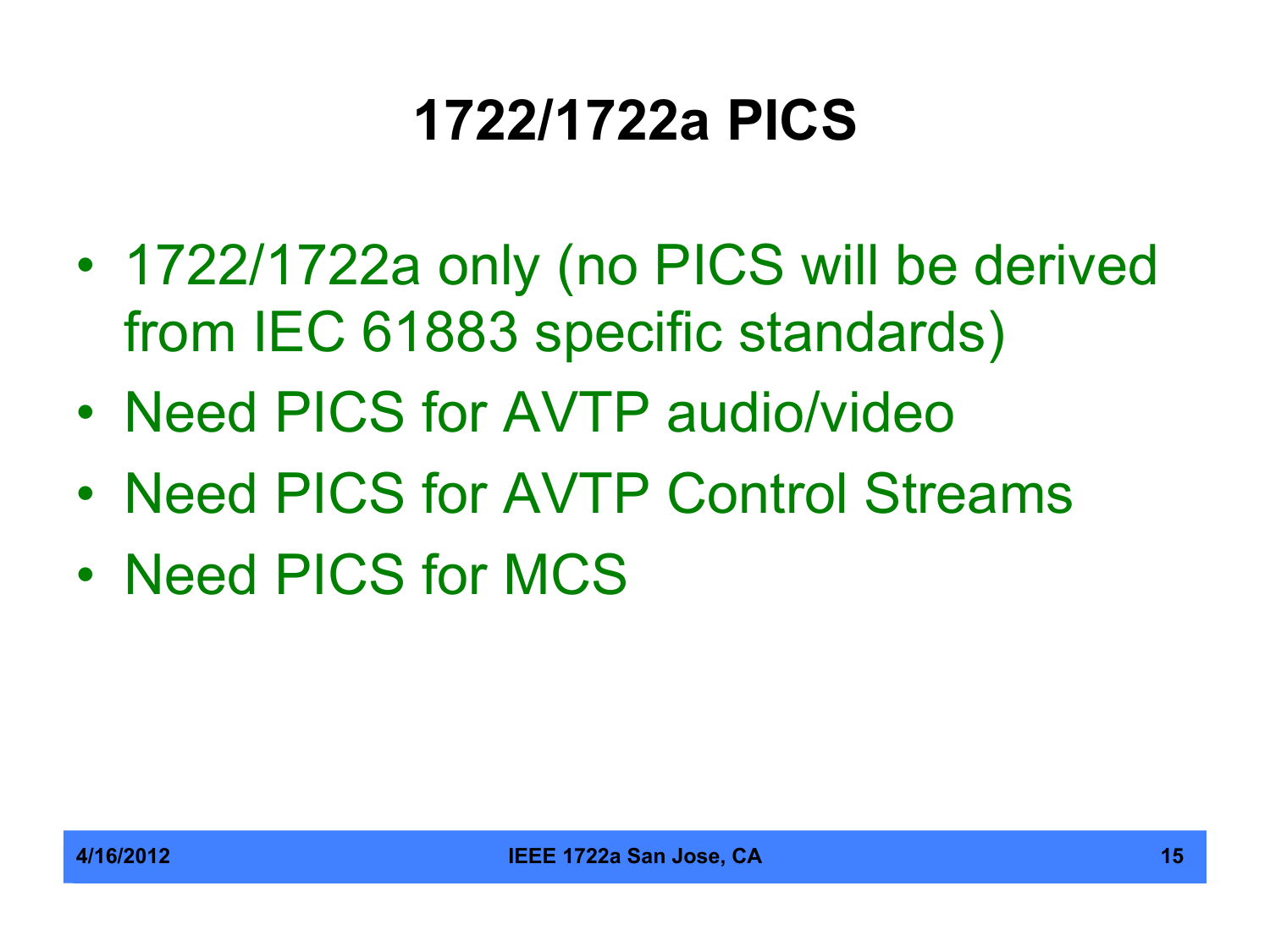# **DTCP/HDCP**

- Informative Annex to be written to describe HDCP IIA 2.0 usage
- No change need in 1722a to support HDCP IIA
- 1722a will not work with the DTCP to get approval for custom HDCP
- 1722a will not work with the DTLA to get approval
- HDCP IIA APM protocol moved into 1722.1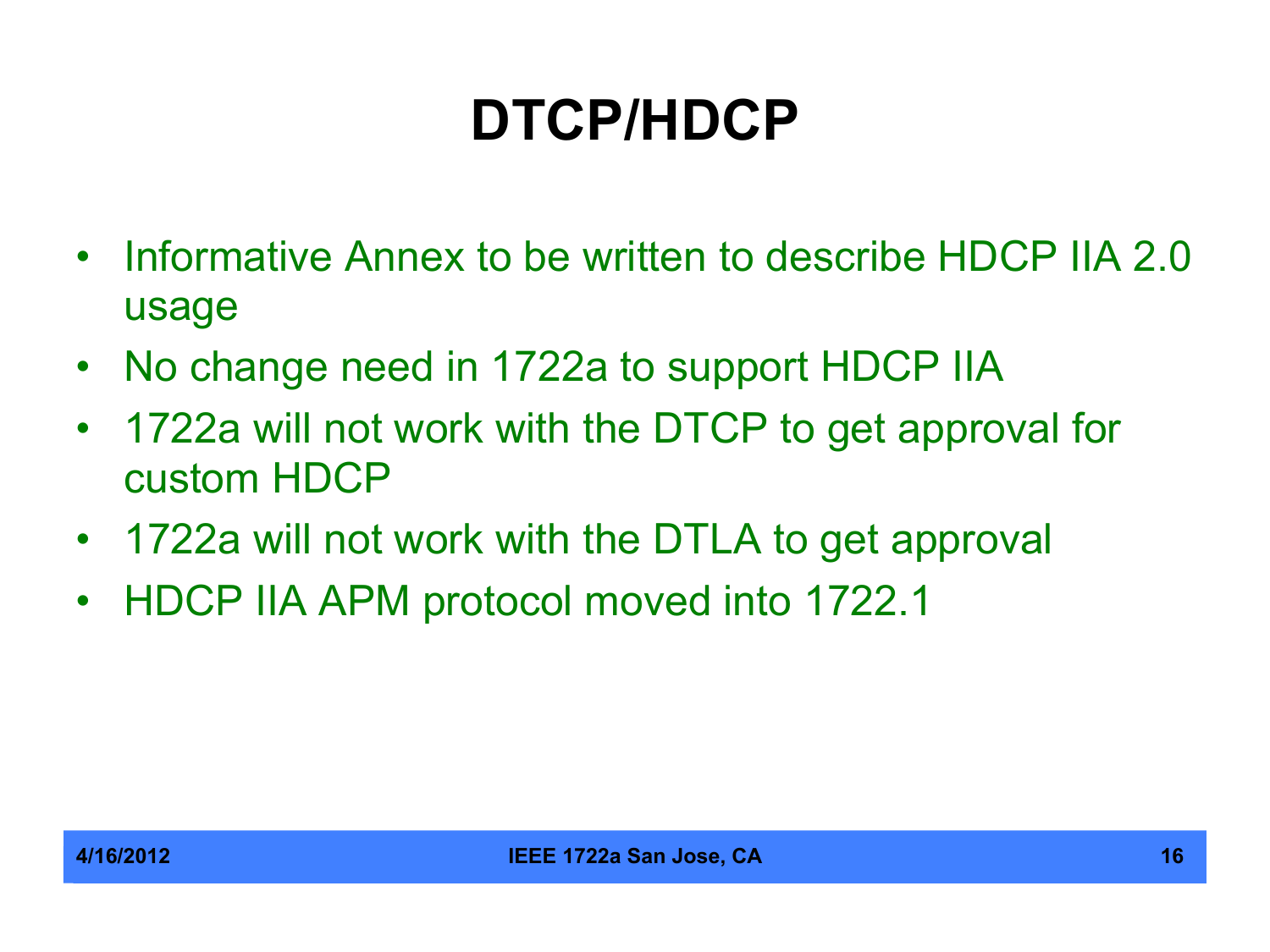# **Control Streams**

- Automotive base format
	- FlexRay Protocol
	- CAN Protocol/CAN-FD [4/13]
	- LIN Protocol
	- MOST Control protocol to be added in multiprotocol format [4/13]
	- MOST Data to be studied [4/13]
	- Support for multiple protocols in a single frame
- TSCS Protocol (Time Sensitive Control Stream)
- We will not be defining FlexRay synchronization
- Should we rename AVTP Control to AVTP Command Streams or AVTP Signal Streams, or something else more useful?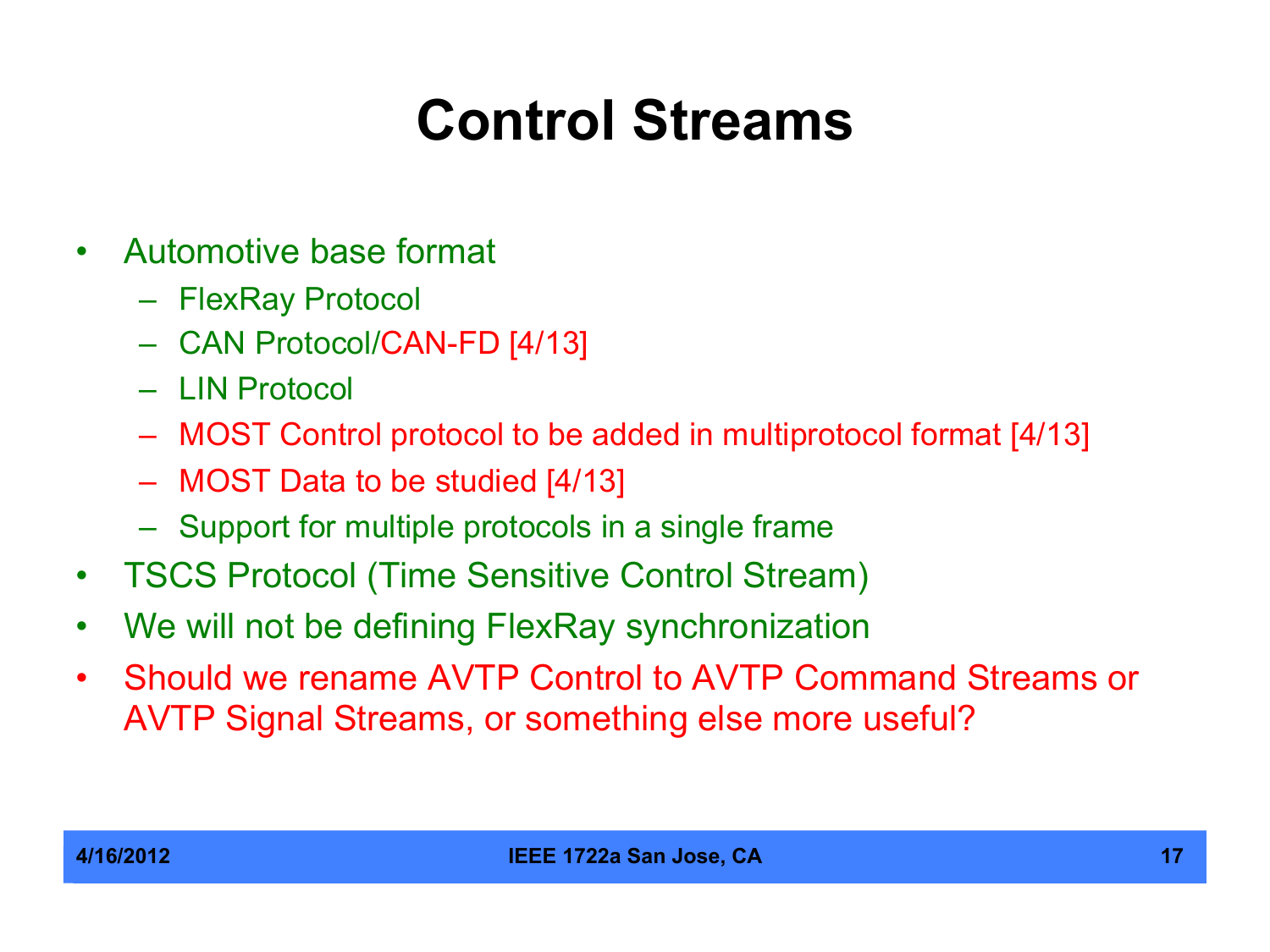# **Security with minimal latency**

- Informative Annex
- MacSec per link encryption
- 802.1X per LAN authentication
- How do I secure a live performance?

– Class A Stream latency

• Need a volunteer or this will be dropped (Don)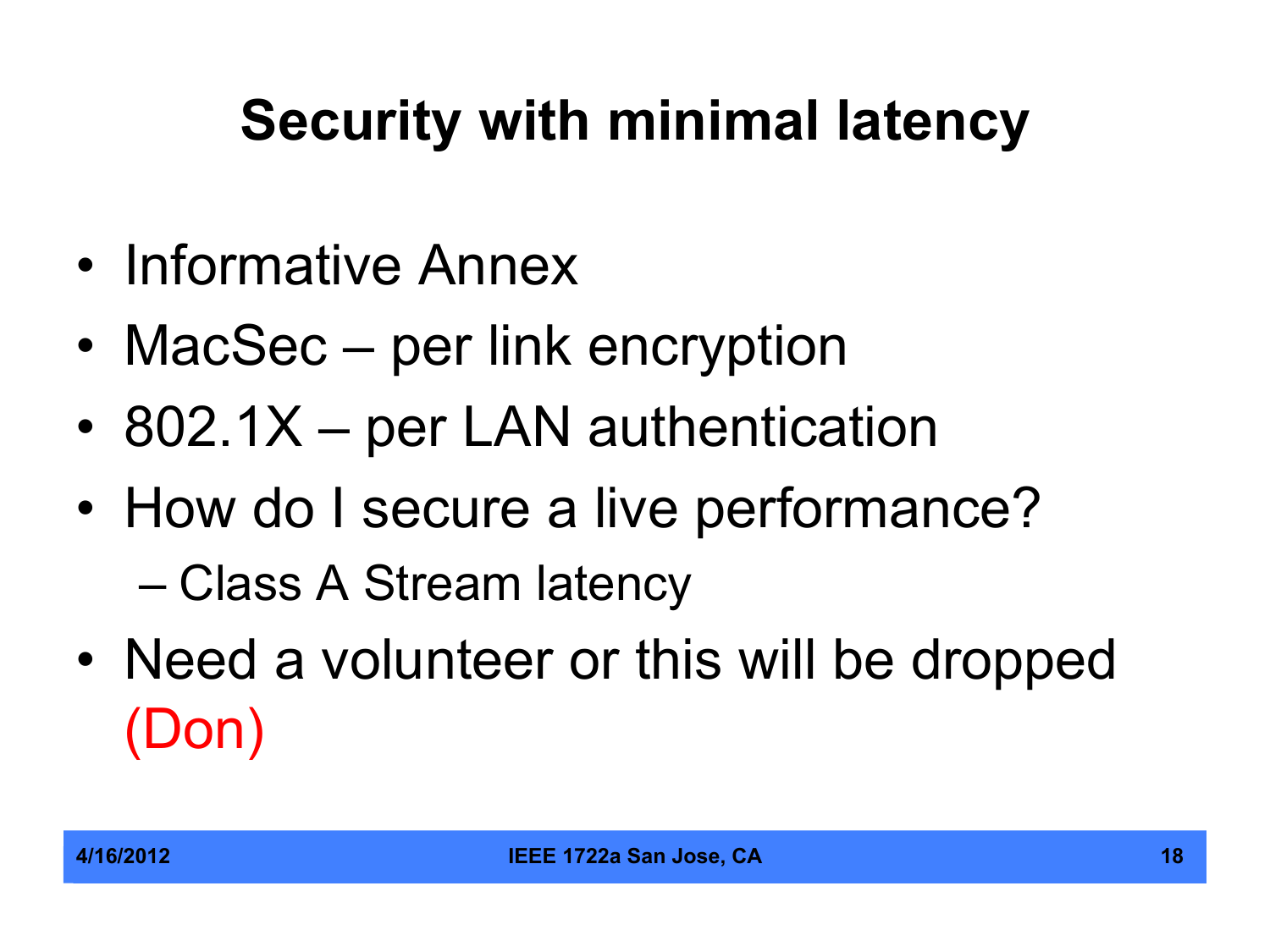### **Marker bits**

- Need Event Marker bits
- Currently M0 and M1
- Do we need more bits? Yes, 4 bits
- Marker bits are format dependent and application dependent
- Can we add these same bits to the 61883 streaming formats? No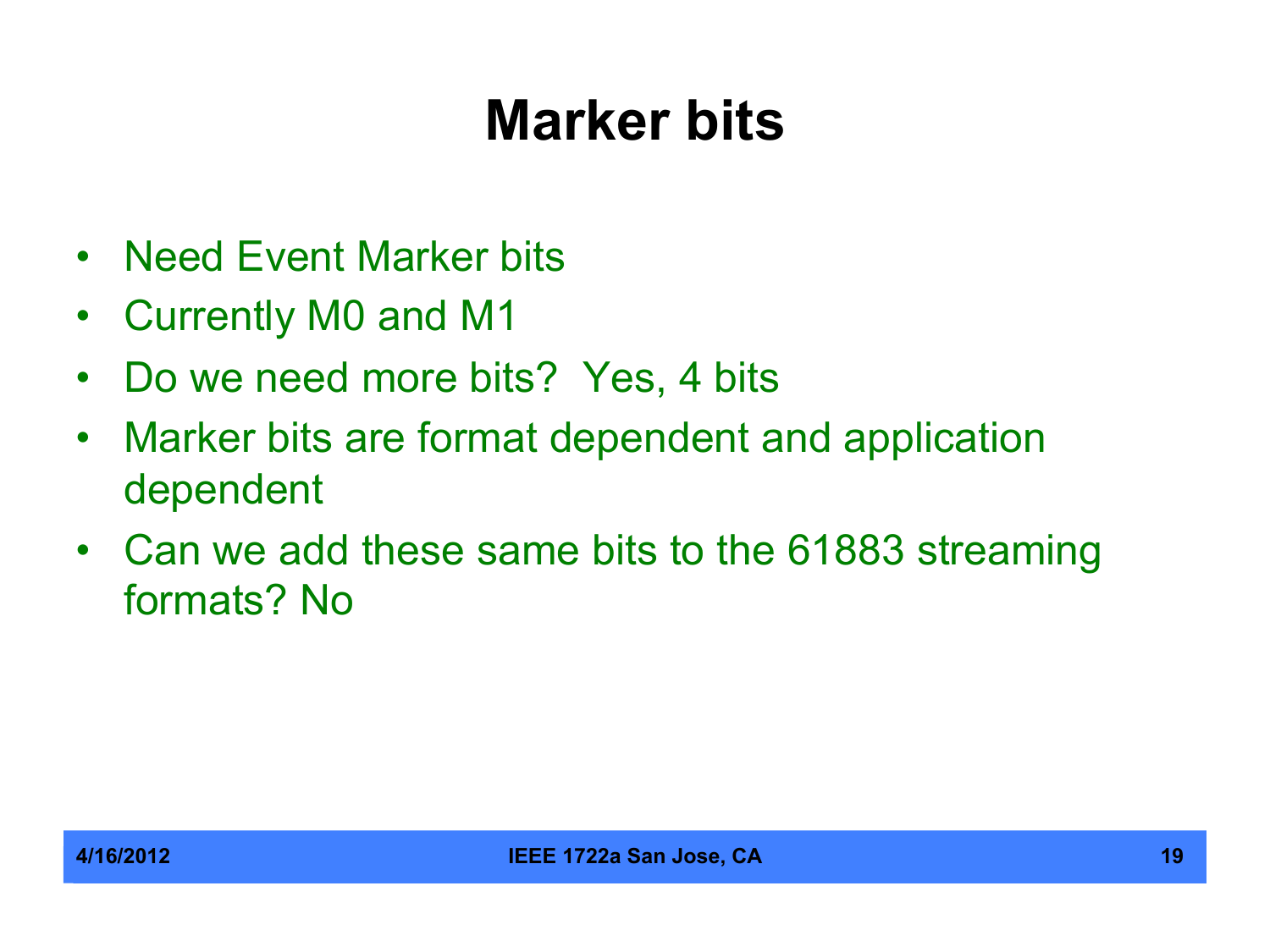# **Version 1 Format**

- New format to support security header
	- Packet signing
		- ECC
	- Encryption
		- AES-GCM encryption
		- ECC
	- Make use of IEEE 1363a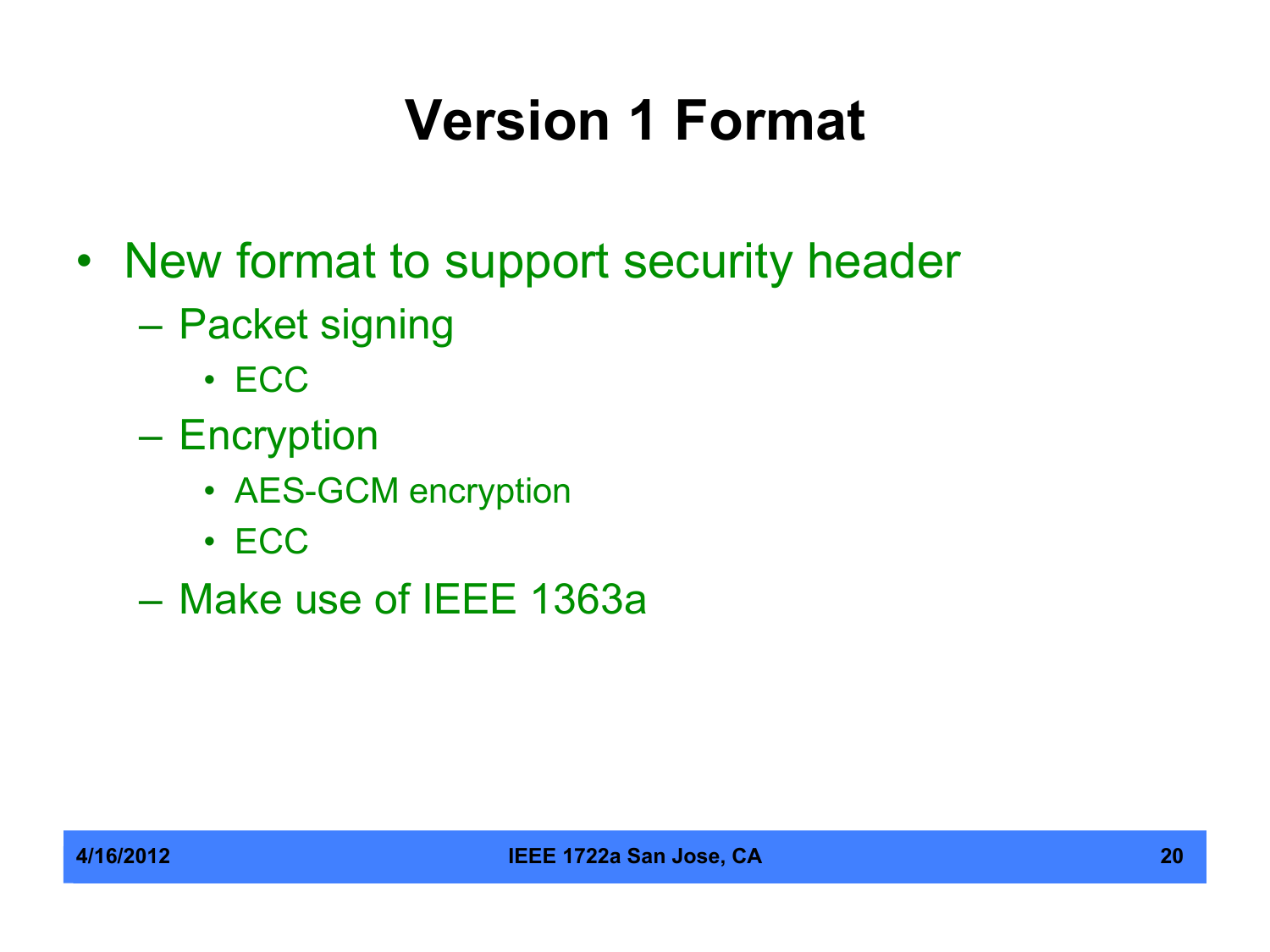# **Liaisons**

- Liaison letter received from IEC – Intend to respond positively
- Liaison letter received from SMPTE 32NF – Intend to respond positively
- Expect to receive liaison from SMPTE 33TS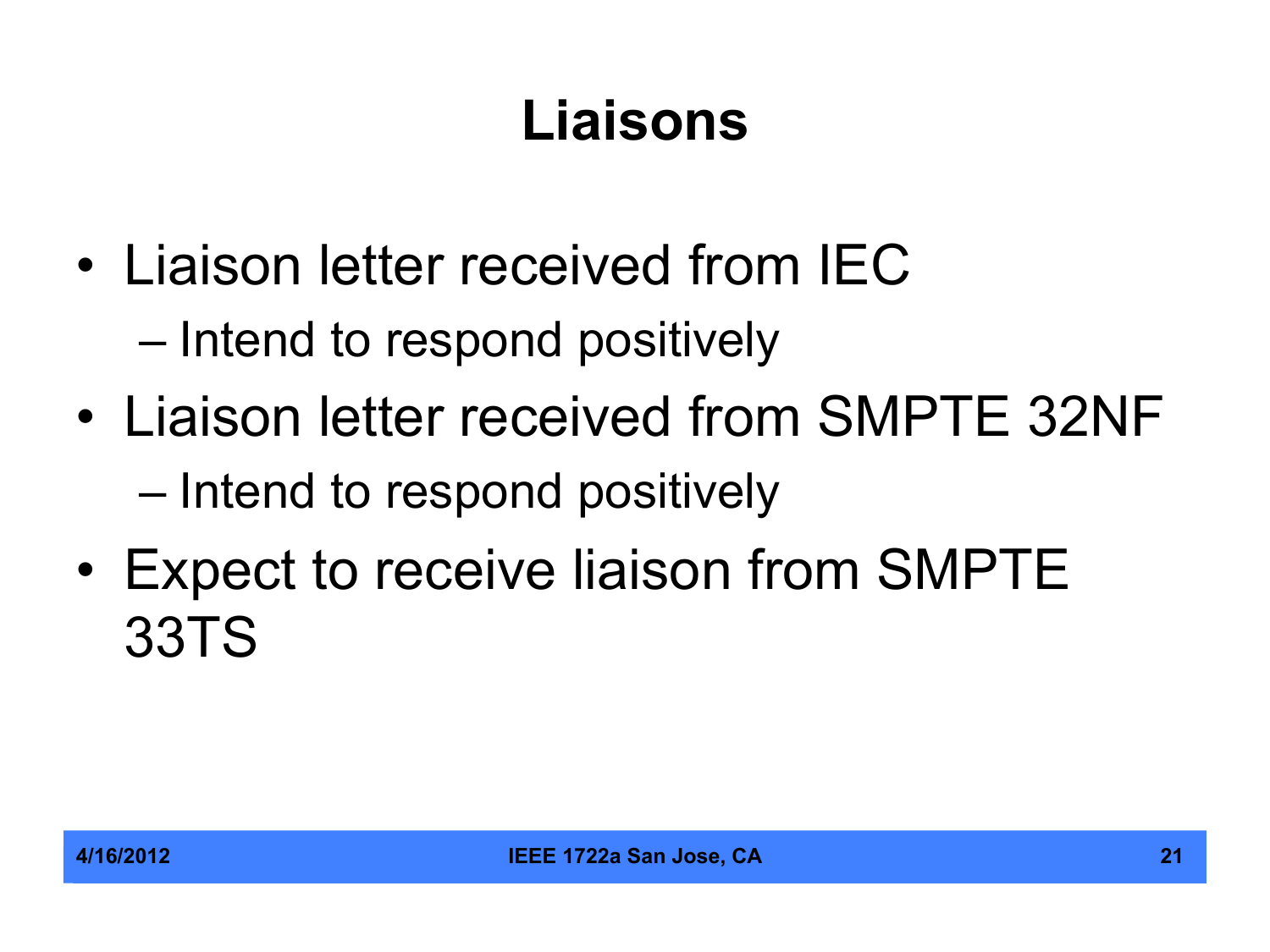#### **SRP Reservations**

- Does 1722-2011 specify if control/data is reserved?
- Should 1722a specify if control/data should be reserved?
- AVTP MCS is data (i.e. Reserved)
- AVTP Controls streams are data (i.e. Reserved)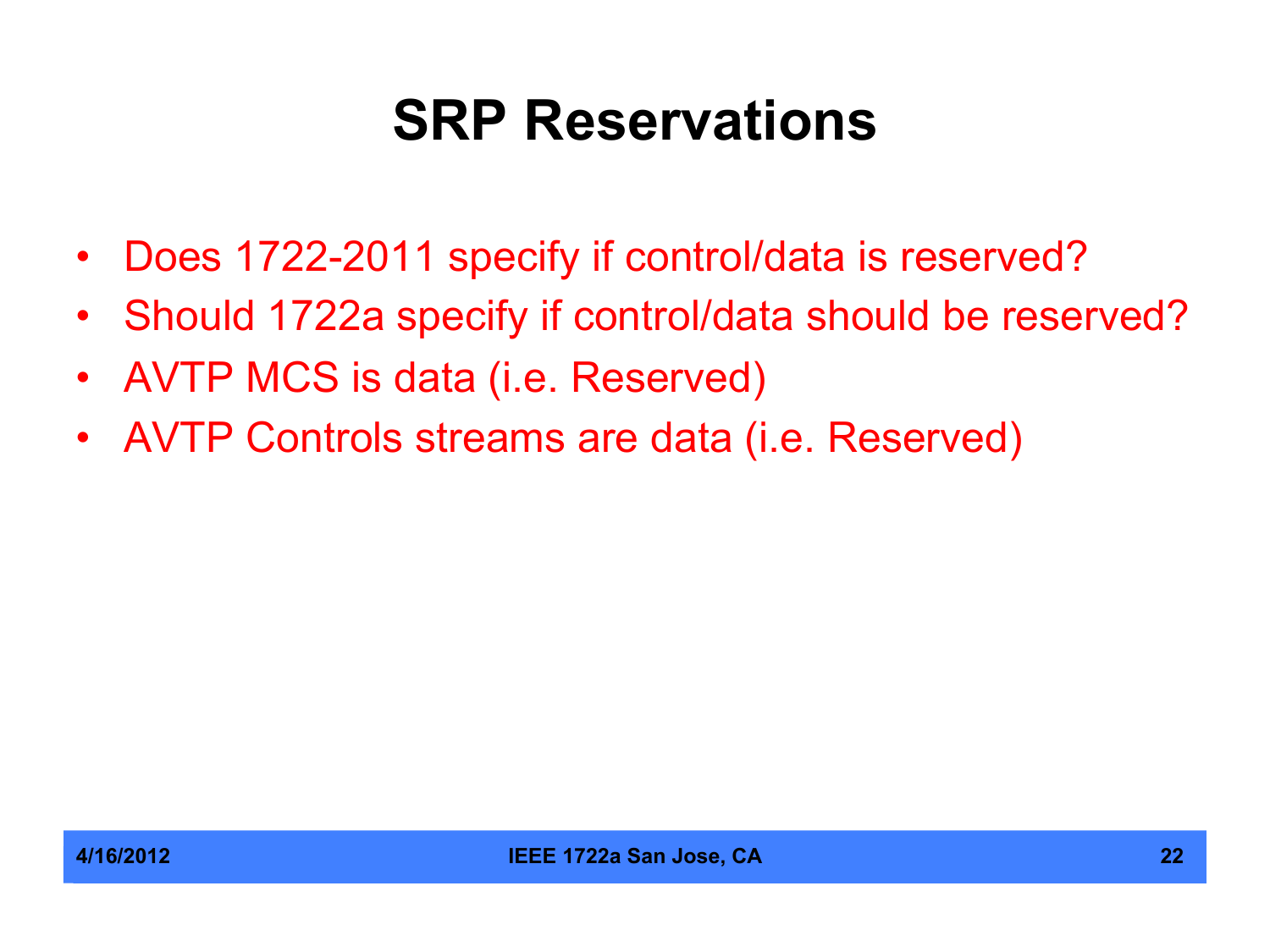## **Goals**

- Next draft version D5 targeted for May 24<sup>th</sup>
	- Incorporate comments from D4
	- Updated Counter
	- HDCP Usage
	- MCS Update
	- Marker Bit use cases
	- Automotive use cases moved to Annex
	- Update references
		- 1363a
		- Automotive (CAN/LIN/FlexRay/CAN-FD)
- Comment period May 25<sup>th</sup> to June 14<sup>th</sup>